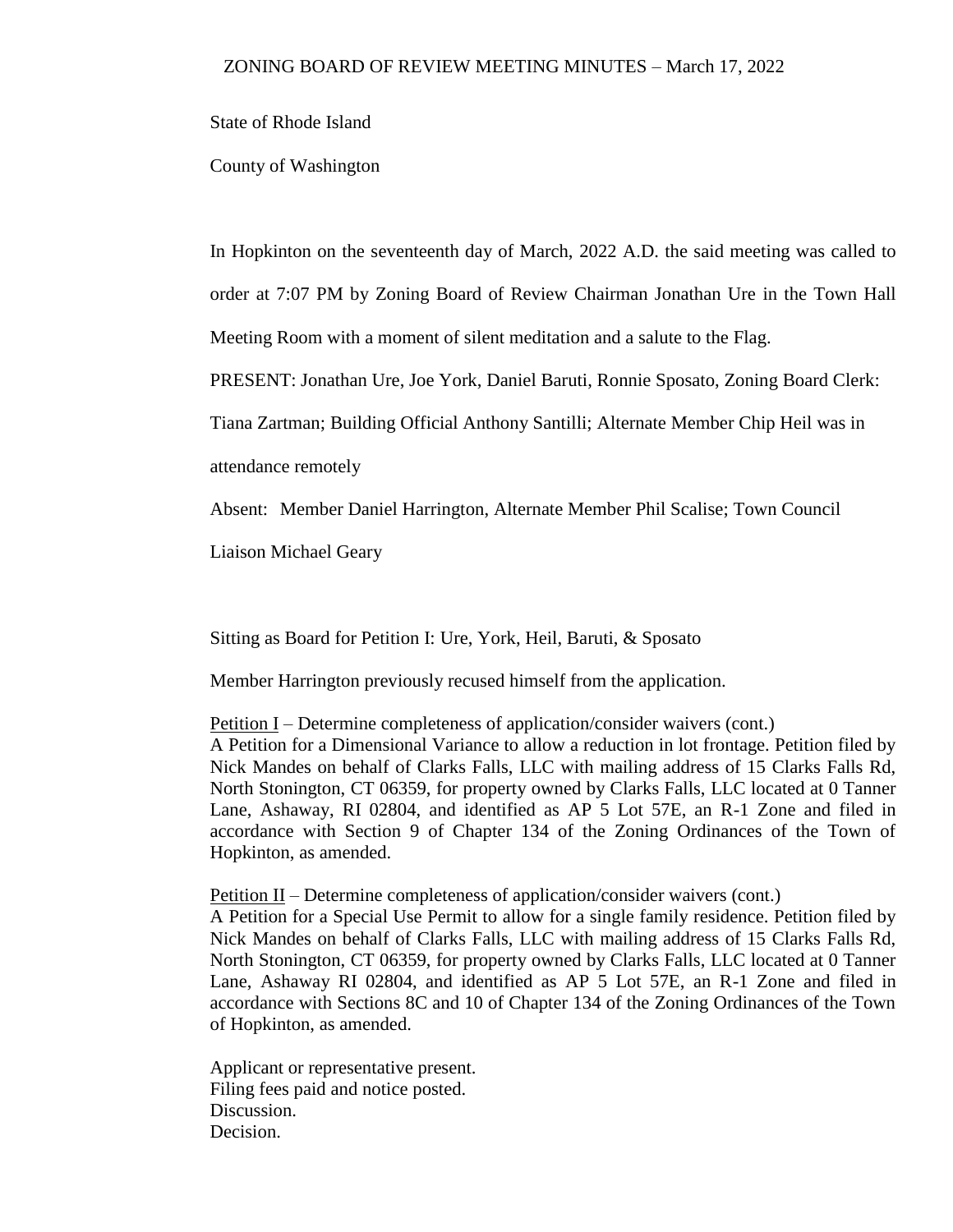Attorney Todd Romano states he represents Clarks Falls LLC and was present with principle member Nicholas Mandes. Attorney Romano requests he explain the project again. He explains the applicant, Clarks Falls LLC has engaged Tony Nenna of On-Site Engineering Inc. to prepare an onsite water treatment system site plan, which had been submitted to the Department of Environmental Management on March  $15<sup>th</sup>$ . Mr. Romano says the plan includes soil erosion, storm-water control measures, and the contours that are required. He has 11x12 copies of the plan to give to the board, however, they will also submit official copies to the zoning officer. He expects the RIDEM to approve the plan within two to three weeks. The approval will be submitted to the zoning officer, as well. Joe Toscano also prepared a zoning site plan that he has copies to submit to the board. Attorney Romano explains a letter from Ecotones was previously submitted by the applicant to satisfy Checklist Item D which requires a letter from a biologist indicating wetlands on the property. Previously submitted was a survey, satisfying Checklist Item A and an abutter's list and radius map was previously submitted, satisfying Checklist Item B.

Chairman Ure stated the applicant previously asked for a waiver for Checklist Item A and the Board never received a survey map. There was discussion amongst the Board as to what was received previously.

Chairman Ure states there is no site plan on file showing where the proposed structure will be located. The representative submits documents including a boundary survey map, a plan showing the proposed onsite wastewater treatment system, a radius map showing abutters within 200' of the subject property, and the onsite wastewater treatment system construction permit submitted to RIDEM.

There was discussion amongst the Board and Attorney Romano in regards to missing items from the site plan submitted. Chairman Ure explains Checklist Item A requires the distance between the proposed structures and the boundary lines and the submitted site plan does not include those measurements. Attorney Romano explains they are only requesting a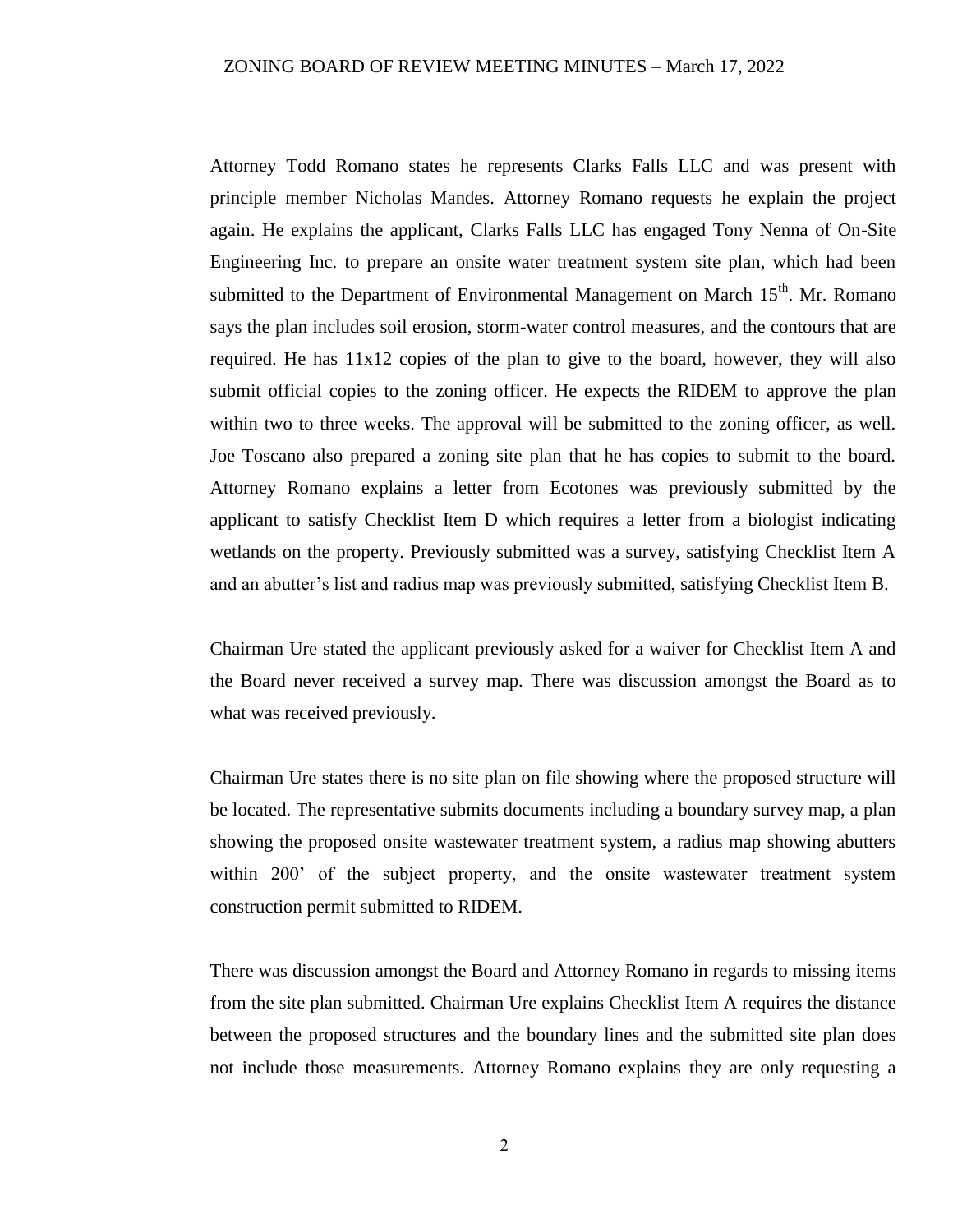dimensional variance in regards to road frontage, but agrees to include the dimensions on the site plan.

Member Baruti asks the representative about the neighbor's driveway on the plan prepared by Mr. Toscano and if it is suggesting encroachment outside of the easement area. Member Baruti asks the representative if that is an issue. Mr. Romano states that it may be, but it would be between Mr. Edwards and Mr. Mandes.

Chairman Ure explains there is a question of the legality of his client using a telecommunications easement and not a driveway for access to the parcel. Attorney Romano states that the right of way was recorded into the land evidence records of the town and the Town Council in 1987 recognized Tanner Lane as a private road for emergency 911 purposes.

Attorney Romano proceeds to explain the history of the lots. Mrs. Tanner previously owned lots 57A, 57B, 57C, 57D, and 57E. The lot 57B is owned by Lupine Land Company. Lot 57D is owned by Mr. Edwards, Lot 57E is owned by Clarks Falls LLC. Mr. Romano could not recall who owns lots 57A and 57C. The first lot to be subdivided was 57B, followed by 57C. The combined lots of D and E were transferred to her son and daughter-in-law sometime in the 1980's. The son, Ralph Tanner, then subdivided the lot into D and E in 1985. Mr. Romano claims that the subdivision was permitted and allowed a landlocked parcel to be created as long as there was an outlot. Chairman Ure asks for clarification on what the definition is of an outlot. Mr. Romano explains that it could be a narrow lot that doesn't conform to standards. Mr. Romano continues to explain the subdivision was allowed if there was a designated mapped street. Mr. Romano says the regulations include a definition for a street that allows for a right of way. Mrs. Tanner had created a right of way going from Tomaquag Road to the southern boundary of lots D and E prior to being split. Mr. Romano says determining the validity of the lot is outside the purview of the Zoning Board of Review.

Member Baruti disagrees with Attorney Romano and explains that the parcel is a unique piece of property with some questions regarding these issues. Member Baruti explains the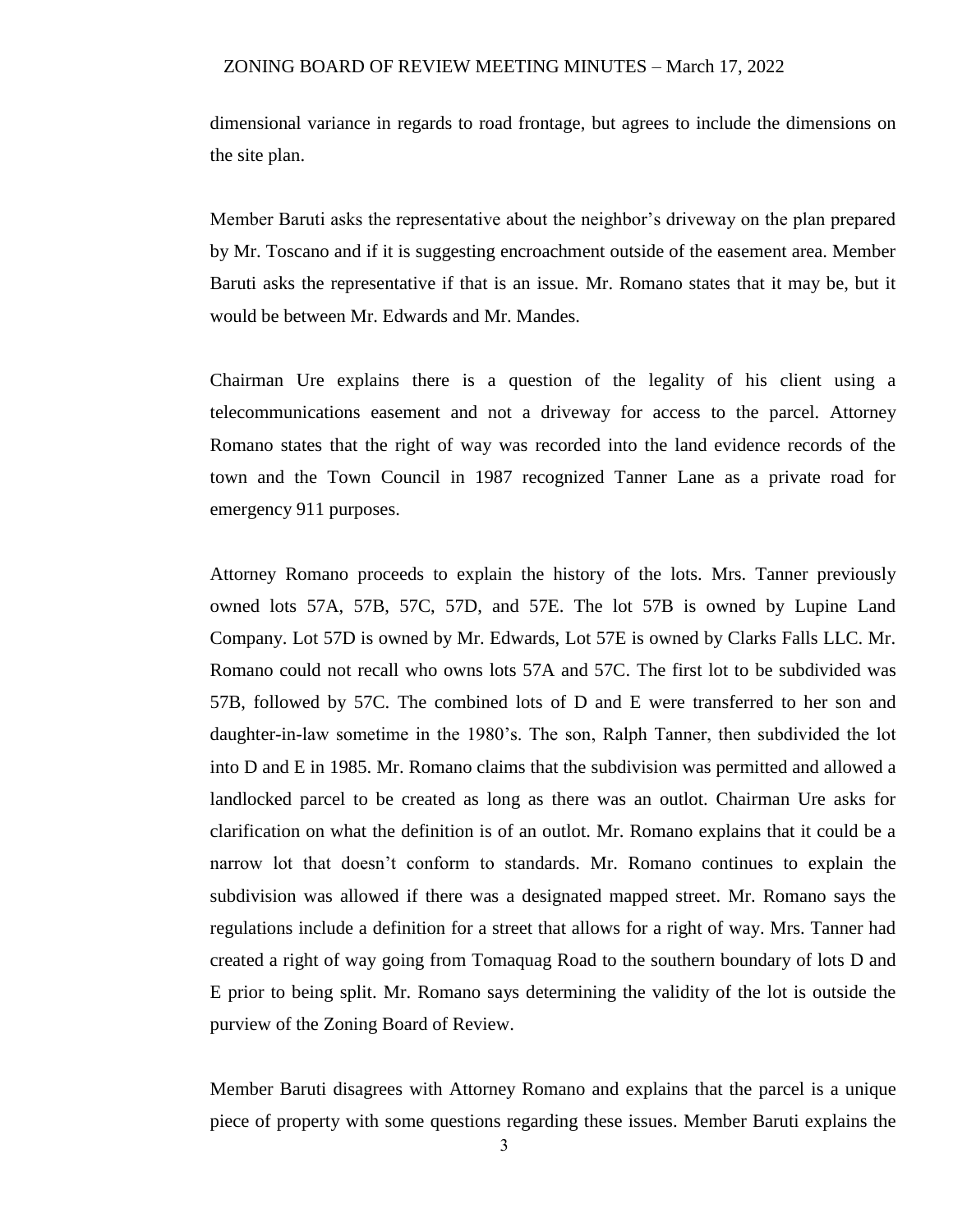Board wants to make sure those are clear before the hearing so no one can second guess the timeline. Mr. Baruti explains that emergency services set out and reconfigured the streets and highways for the purposes of ending the duplicity of numbered houses in Ashaway and Hope Valley. Member Sposato says the Town Council had input. Member Baruti states only after the project was complete. Attorney Romano explains all that is required is to provide a deed to Lot 57E as well as the recorded right of way showing access from Tomaquag to the southern boundary of the lot.

Chairman Ure explains that when the application first came before the Board in November, an incorrect deed was referenced. The representative is claiming they do legal access to the lot. Chairman Ure continues to say he wants to ensure they do in fact have legal access because this parcel has unique issues. Attorney Romano explains there is an easement of twenty feed on Mr. Edwards' lot and twenty feet on Clarks Falls LLC's lot.

Member Sposato asks if both lots were created at the same time, how can one lot be buildable while the other is not. Member Baruti states he is only considering the application before the Board now and cannot comment on a decision he did not participate in with regards to Mr. Edwards' property.

Mr. Romano goes through the timeline for the parcel stating on December 31, 1985 the right of way is recorded followed by the deed for Lot 57E, and then the deed for Lot 57D. Member Baruti asks if a house was built on the lot. Mr. Romano believes there was. Mr. Romano then continues to say the deed was conveyed to Mrs. Tanner's son and daughter in law and retained Lot 57E for herself. Member Baruti asks when Mrs. Tanner sell Lot 57E. Mr. Romano explains that it was passed onto her grandson Mr. Whewell.

The Board agrees to go through the checklist and discussion can continue at the hearing stage.

CHECKLIST ITEM A: Three (3) copies of a site prepared by, and signed and stamped by, a professional engineer or professional land surveyor at a scale of no less than one (1) inch  $=$  forty (40) feet clearly showing: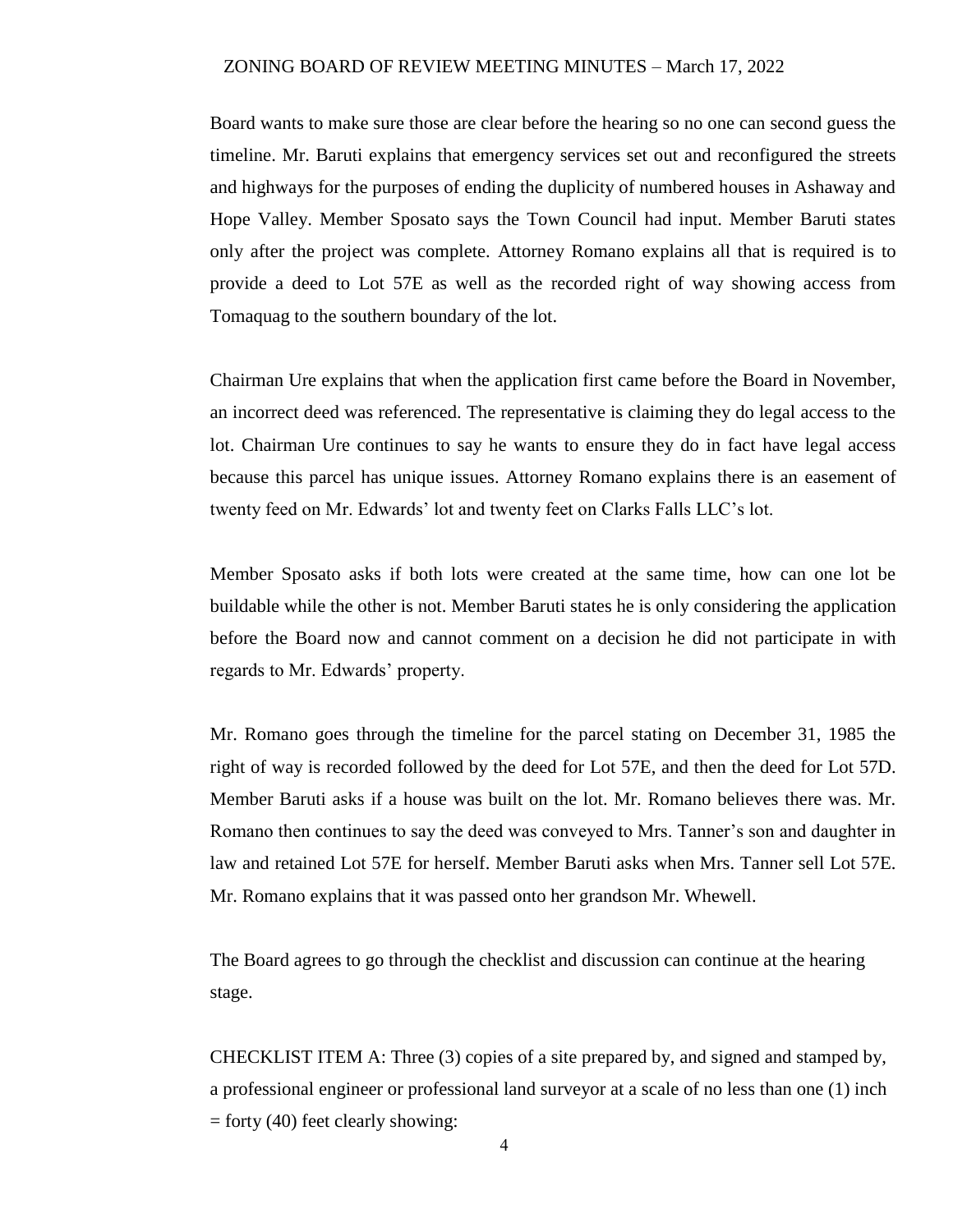- Name and address of property owner(s)
- Date, north arrow, graphic scale, lot dimensions and area
- Plat  $\&$  lot, zoning district(s) and setbacks
- Existing and proposed structures, and their relationship & distances from lot boundary lines
- Existing and proposed parking areas and walkways
- Existing and proposed landscaping, as it relates to the request
- Existing streets, 911 address, wells, septic system
- List of names and address of all property owners within 200 feet of subject property
- Any peculiar site conditions or features

A MOTION WAS MADE BY MEMBER YORK AND SECONDED BY MEMBER SPOSATO TO DEEM CHECKLIST ITEM A AS COMPLETE CONTINGENT UPON SUBMITTAL OF THE DISTANCES BETWEEN THE PROPOSED STRUCTURE TO THE BOUNDARY LINES PRIOR TO THE HEARING. ALL WERE IN FAVOR. SO MOVED

CHECKLIST ITEM B: Three (3) copies of a separate map indicating all property owners within 200 feet of the subject property and/or all those property owners and entities which require notice under Section 45-24-53 R.I.G.L., and depicting a zoning district boundary and uses of all neighboring properties.

A MOTION WAS MADE BY MEMBER SPOSATO AND SECONDED BY MEMBER YORK TO DEEM CHECKLIST ITEM B COMPLETE. ALL WERE INF AVOR. SO MOVED

CHECKLIST ITEM C: A soil erosion and stormwater control plan with supporting calculations based on standards approved by the USDA Soil Conservation Service and in conformity with the RI Erosion and Sediment Control Handbook.

A MOTION WAS MADE BY MEMBER YORK AND SECONDED BY MEMBER SPOSATO TO DEEM CHECKLIST ITEM C AS COMPLETE CONTIGENT UPON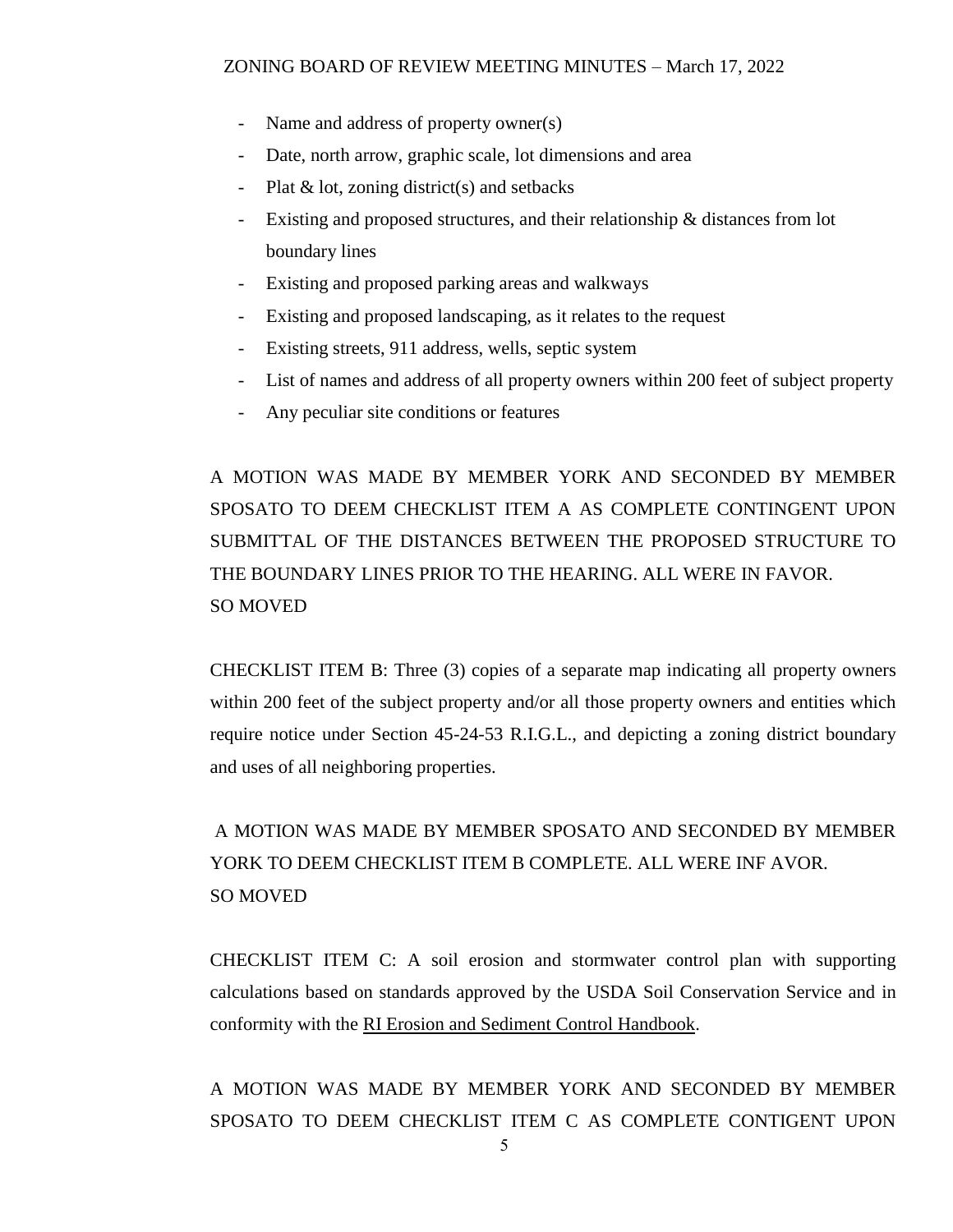# SUBMISSION OF APPROVAL FROM RIDEM TO THE ZONING OFFICIAL. ALL WERE IN FAVOR. SO MOVED

CHECKLIST ITEM D: A letter from a biologist indicating that there are no freshwater wetlands on or in proximity to the site such that the application is regulated by the RI Freshwater Wetlands Act. In those instances where the application is regulated by the RI Freshwater Wetlands Act, a physical alteration permit issued by the RI Department of Environmental Management, and where applicable, the US Army Corp of Engineers, shall be required.

# A MOTION WAS MADE BY MEMBER YORK AND SECONDED BY MEMBER SPOSATO TO DEEM CHECKLIST ITEM D AS COMPLETE. ALL WERE IN FAVOR. SO MOVED

CHECKLIST ITEM E: Location of existing septic system. Where construction requires approval by RI DEM – Division of Land Resources for an individual sewage disposal system or change of use permit for the proposed activity, attach a copy to the application.

## A MOTION WAS MADE BY MEMBER YORK AND SECONDED BY MEMBER SPOSATO TO DEEM CHECKLIST ITEM E AS COMPLETE CONTINGENT UPON SUBMITTING THE APPROVAL FROM THE STATE TO THE ZONING OFFICIAL.

Member Baruti clarifies that the approval has to be submitted before the hearing. Chairman Ure explains that even if the Zoning Board completes and approves the application, the applicant cannot receive a building permit without an approved septic plan.

## CHAIRMAN URE, MEMBER YORK, MEMBER HEIL, AND MEMBER SPOSATO VOTED IN FAVOR. MEMBER BARUTI OPPOSED. MOTION PASSED. SO MOVED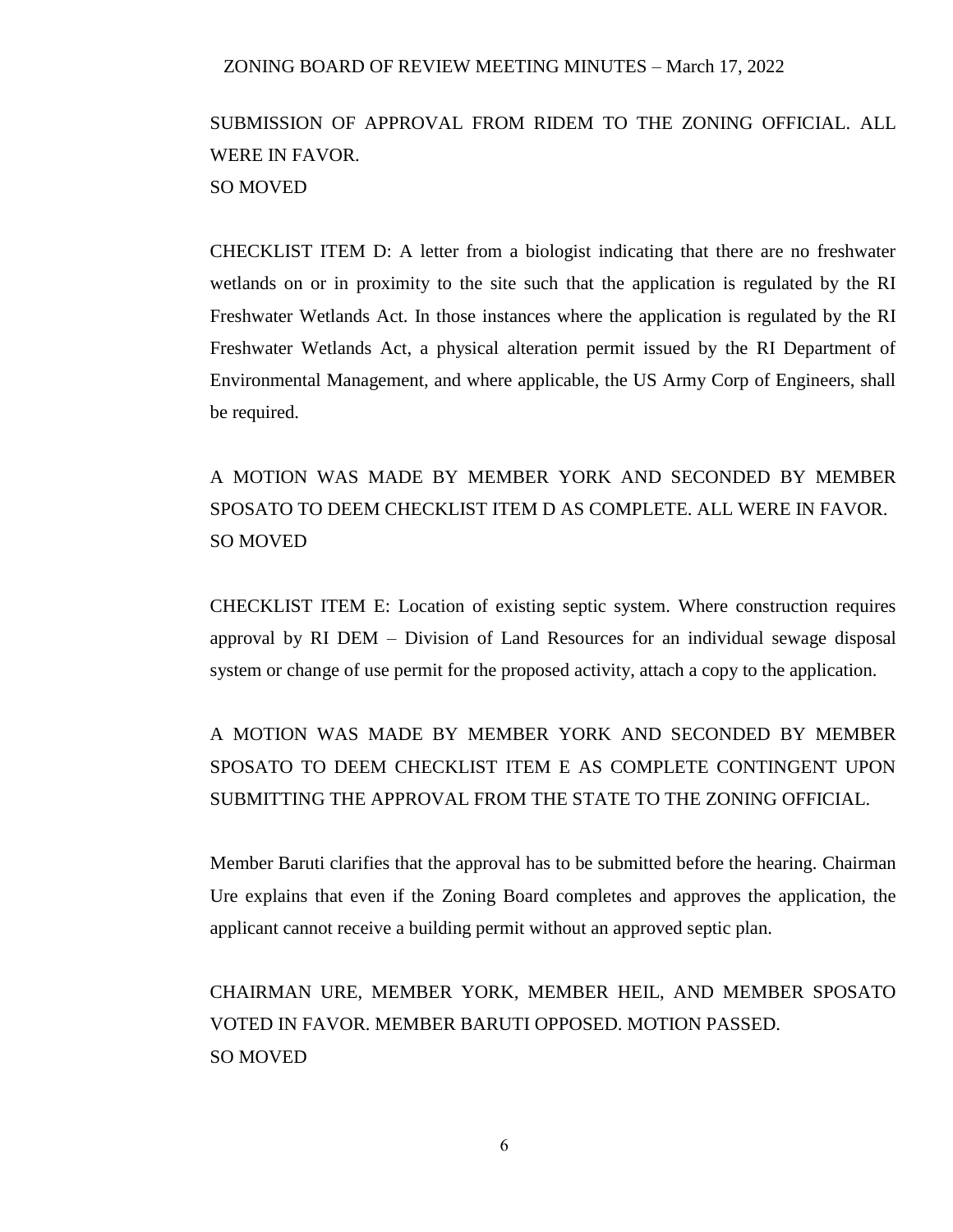There was discussion amongst the Board in regards to clarifying the previous motion. Chairman Ure again explains the applicant cannot avoid having an approved septic plan from the state. He says if the plan is not approved by the state, the applicant cannot move forward with the project.

CHECKLIST ITEM F: Traffic Study addressing the potential impacts of the proposed activity.

### A MOTION WAS MADE BY MEMBER SPOSATO AND SECONDED BY MEMBER YORK TO GRANT THE REQUESTED WAIVER FOR CHECKLIST ITEM F.

Member Heil asks the Board to consider requiring the traffic study because of the questions of the right of way. Chairman Ure says that requiring a traffic study for a residential use in a residential zone is irrelevant since it is not mixing a commercial use with a residential zone or causing an influx of traffic. Member Heil states he just wants the Board to consider the potential outcome of waiving the traffic study. Chairman Ure explains that a traffic study will not address the legality of the lot or the homeowners' access rights.

ALL WERE IN FAVOR. SO MOVED

CHECKLIST ITEM G: On a separate site plan, indicate existing and proposed topography at two (2) foot intervals.

Mr. Romano explains that they request it be waived, but the plan prepared by Mr. Nenna shows topography at a one (1) foot interval. Member Baruti asks if the representative prefers a waiver. Mr. Romano says no.

A MOTION WAS MADE BY MEMBER SPOSATO AND SECONDED BY MEMBER YORK TO DEEM CHECKLIST ITEM G AS COMPLETE. ALL WERE IN FAVOR. SO MOVED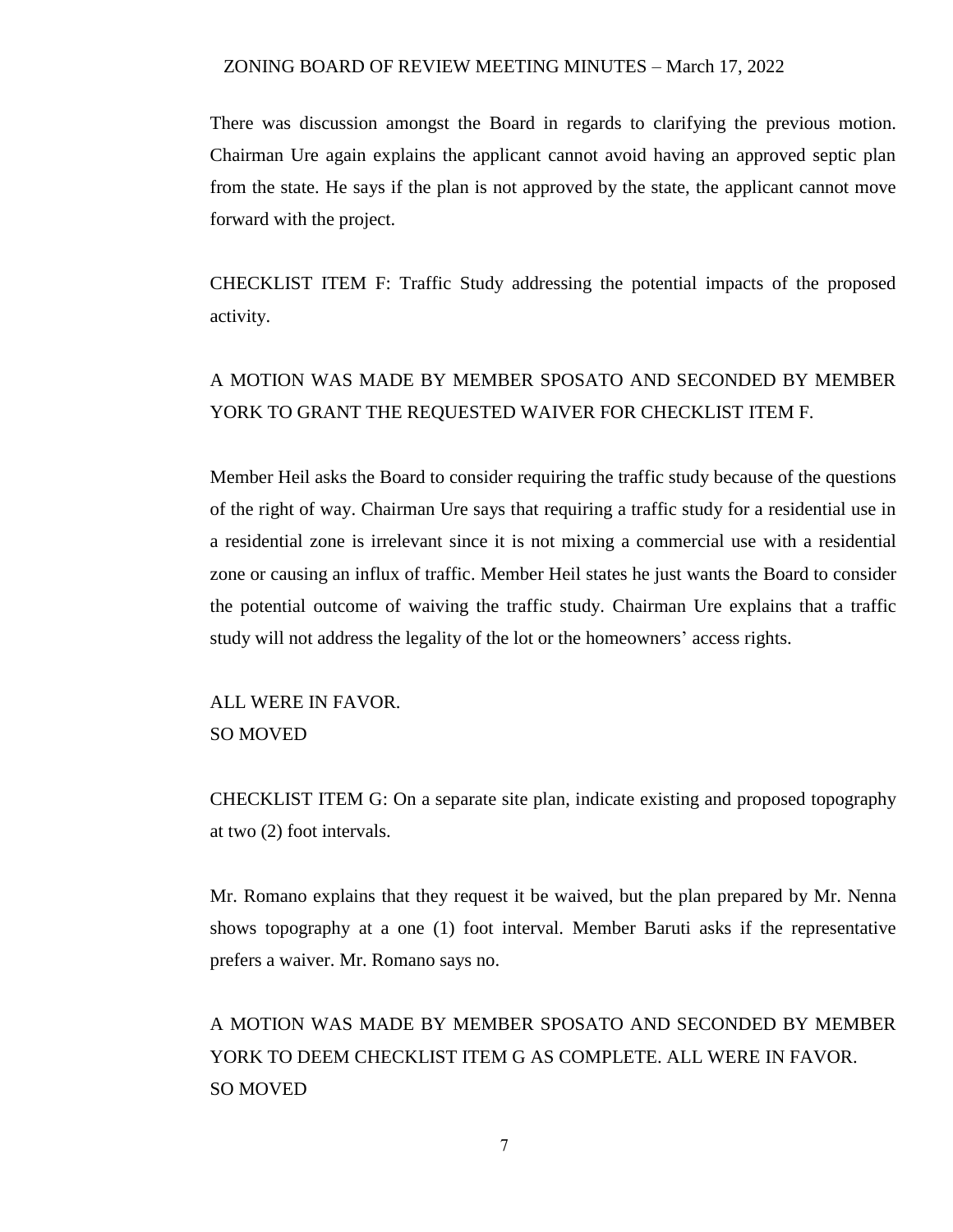CHECKLIST ITEM H: Provide evidence that the proposed water supply has sufficient supply to support the proposed activity and is drinking water quality.

Attorney Romano explains the site will contain a private well as most do in Hopkinton. He states they will ask for a waiver if required, but are asking that it be deemed complete since the site plan includes a proposed well. Members Baruti and Sposato state they prefer to waive the checklist item.

Member Heil suggests that the applicant provide evidence that the surrounding properties have well water according to the RI Department of Health and have that be sufficient. Member Sposato states that with his history of the Board, they have never asked for such documentation. Chairman Ure explains that it is required to drill a well to have a functioning home and to receive a certificate of occupancy.

A MOTION WAS MADE BY MEMBER SPOSATO AND SECONDED BY MEMBER YORK TO GRANT THE REQUESTED WAIVER FOR CHECKLIST ITEM H. ALL WERE IN FAVOR.

SO MOVED

A MOTION WAS MADE BY MEMBER YORK AND SECONDED BY MEMBER SPOSATO TO APPROVE BOTH THE SPECIAL USE PERMIT AND DIMENSIONAL VARIANCE CHECKLIST COMPLETE CONTINGENT UPON PROVIDING A PLAN INCLUDING THE DISTANCE BETWEEN THE LOT BOUNDARIES AND THE PROPOSED STRUCTURES AND SUBJECT TO SUBMITTAL OF APPROVAL BY THE STATE FOR THE PROPOSED SEPTIC PLAN FOR CHECKLIST ITEMS C AND E.

Member Baruti explains he would be more comfortable with a waiver of the septic approval as opposed to a condition in the future. He states that if a waiver is granted for water, then the same logic can be applied to the septic system. Mr. Romano explains that if the applications are granted, it can be conditional based upon the receipt of approvals by the RIDEM if they have not already been obtained.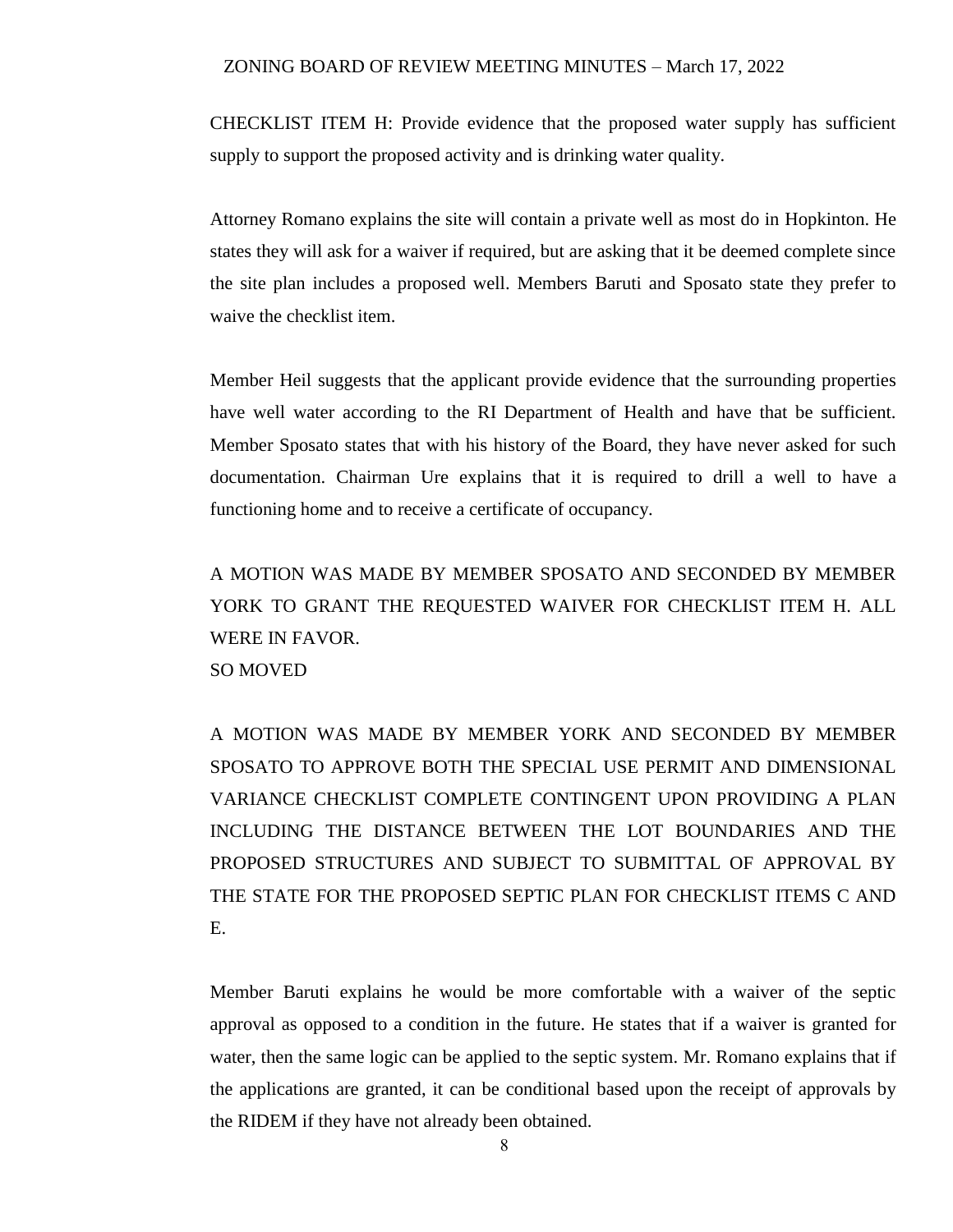Chairman Ure says they are currently only approving the checklist so the Board can move forward to the hearing portion of the application. He explains the zoning official can't give a certificate of occupancy or a building permit without an approved septic design. Member Baruti states he would just prefer to be consistent on the two issues.

Member Heil explains that he's uncomfortable issuing waivers on a wastewater treatment plan since it has serious implications for the entire project. He would prefer to be more restrictive rather than granting a waiver.

Chairman Ure and Member Sposato agree that this is the way the Board has operated in the past. Chairman Ure states the approval depends on the State and the applicant intends to have an approved septic.

Member Baruti states he just wants to be consistent and have a record that can be reviewed and supported. Member Baruti says there are two issues that are very similar and are approached differently. Chairman Ure states that the Board has, traditionally, moved forward upon approval so they can continue to the hearing. The Board can have the hearing while waiting for approval from the State.

### ALL WERE IN FAVOR. SO MOVED

Mr. Romano asks the Board if there are lingering questions so he can address them at the hearing. Member Baruti admits he is struggling with the creation of the lot. Member Baruti states what Mr. Romano says makes sense, that he has read the right of way and understands how it was created, but he is struggling with the way Mrs. Tanner did it. Mr. Romano agrees that it is difficult to present, but that he doesn't believe it's in the Board's purview since there is a recorded deed for the lot with a recorded easement specifically for passing and repassing.

Member Heil agrees with Member Baruti's concerns, but feels it's not the Board's place to question decisions that were made in the past. He states the Board should let the applicant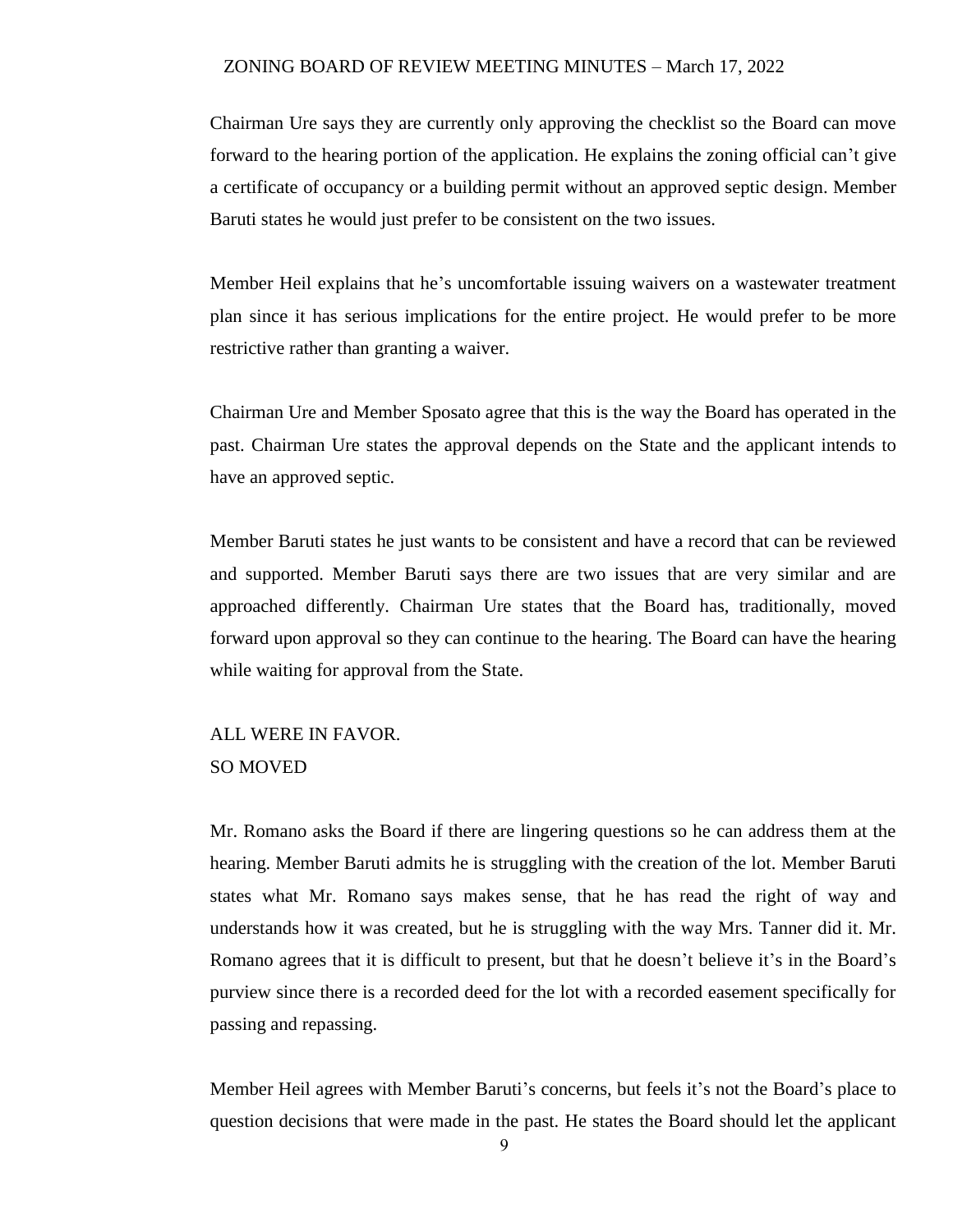present their case with evidence as it is now. Attorney Romano states the recorded deed and right of way prevent any further questioning. He says that if somebody else disagrees, then they need to bring forward competent evidence. Member Baruti states he doesn't want to perpetuate something that was done incorrectly in the past. Mr. Romano states he has to adhere to the standards for a dimensional variance and the special use permit, both of which are specific, and the issues are outside of those limitations. Member Baruti disagrees and says it's a fundamental job of the Board to make sure they are satisfied and that it is a legal existing lot.

The hearing will be scheduled for May 19, 2022 at 7:00 pm.

Sitting as Board for Petition III: Ure, York, Heil, Baruti, & Sposato

Petition III – Determine completeness of application/consider waivers An application for an Aquifer Protection Permit to allow a brewery of beer, wine, and distilled alcoholic beverages within the existing structure. Petition filed by Quinlan Enterprise, with a mailing address of 401 Main Street, Ashaway RI 02804, for property owned by Hopkinton Industrial Park LLC located at 15 Gray Lane, Ashaway, RI 02804, and identified as AP 4 Lot 12, a manufacturing zone and filed in accordance with Appendix A – Zoning District Use Table, Use Category #510, a Primary Protection Zone – "A = Aquifer Protection Permit."

Applicant or representative present. Filing fees paid and notice posted. Discussion. Decision.

Chairman Ure explains they will go through the checklist and ask questions of the applicant as needed.

CHECKLIST ITEM A: Four (4) copies of a site plan prepared by, and signed and stamped by, a professional engineer or professional land surveyor at a scale of no less than one (1)  $inch = forty (40) feet clearly showing:$ 

- Name and address of property owner(s)
- Date, north arrow, graphic scale, lot dimensions and area
- Plat & Lot, zoning district(s), and setbacks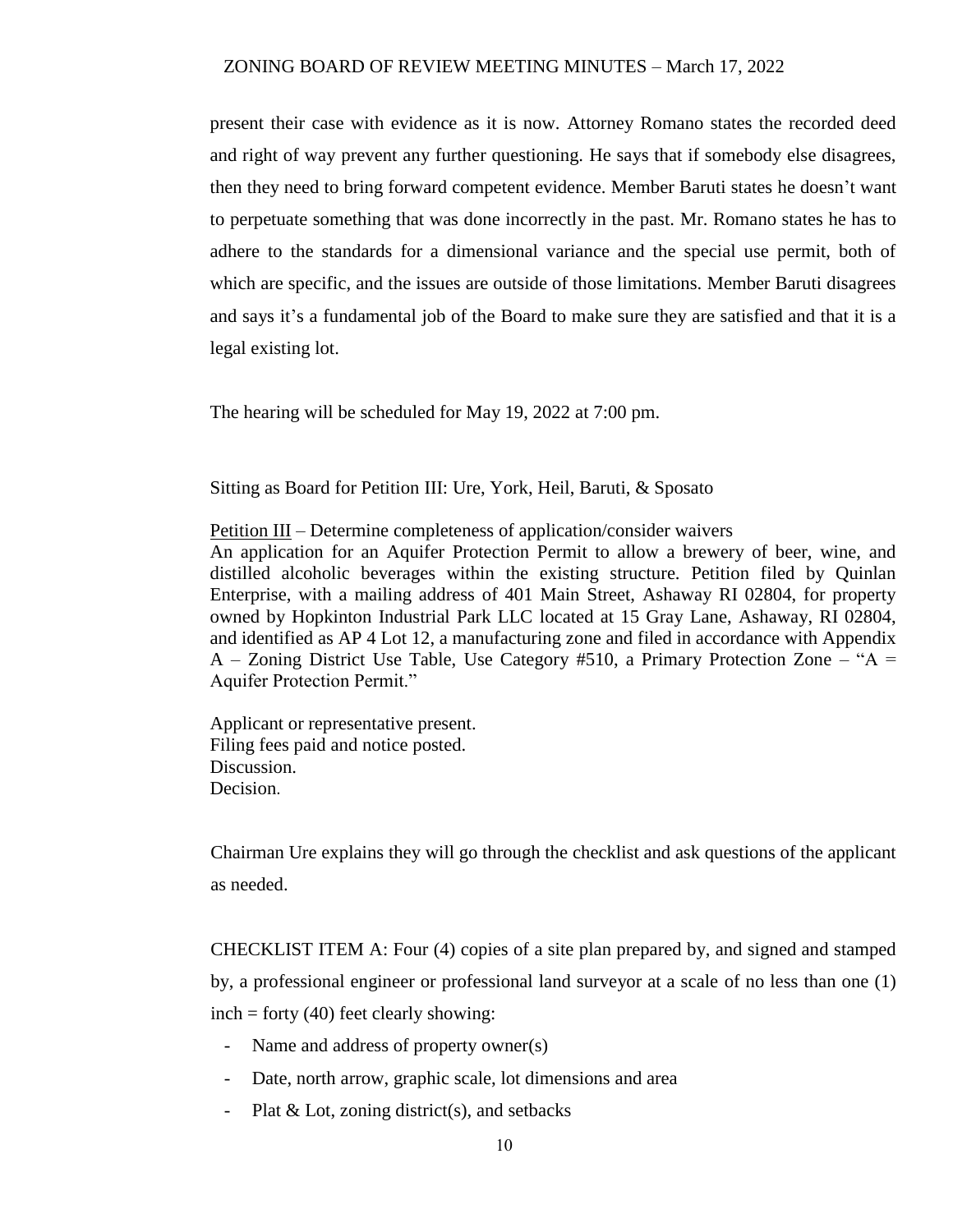- Existing and proposed structures and their relationship and distances from lot boundary lines.
- Existing streets, 911 address, wells, septic system.
- List of names and addresses of all property owners within 200 feet of subject property
- Best management practice work-plan where required
- Any peculiar site conditions or features.

Chairman Ure explains that property owners to the west of the subject property, within the 200' radius that are located in North Stonington, Connecticut also need to be notified, as well as the Town Selectman of North Stonington. Chairman Ure clarifies it looks as though three lots in Connecticut need to be notified, Map 112 Lot 261, Map 112 Lot 3613, and Map 4 Lot 5.

Chairman Ure states that a best management work plan needs to be submitted with the application, which explains any hazardous materials that will be stored, the proposed use, and how the materials will be stored. If no hazardous materials are being used, then a statement saying so will have to be submitted.

Jason Quinlan states he can submit that, along with information on the septic system. Member Sposato says a letter from an engineer stating the brewery will not have more employees than what the system is designed for will suffice. Member Sposato states that the provided septic plan has a design flow of 4,950 gallons per day and that food preparation is ow allowed per this design flow. Member Sposato says he's not sure if making beer is considered food preparation. Mr. Quinlan states he can ask Mr. Cherenzia for that information.

Member Heil asks if the existing well is sufficient to provide the water needed for the brewery. Chairman Ure tells Member Heil that would be a question for the hearing. Member Sposato thinks the well is considered a public well and the documentation should already be available.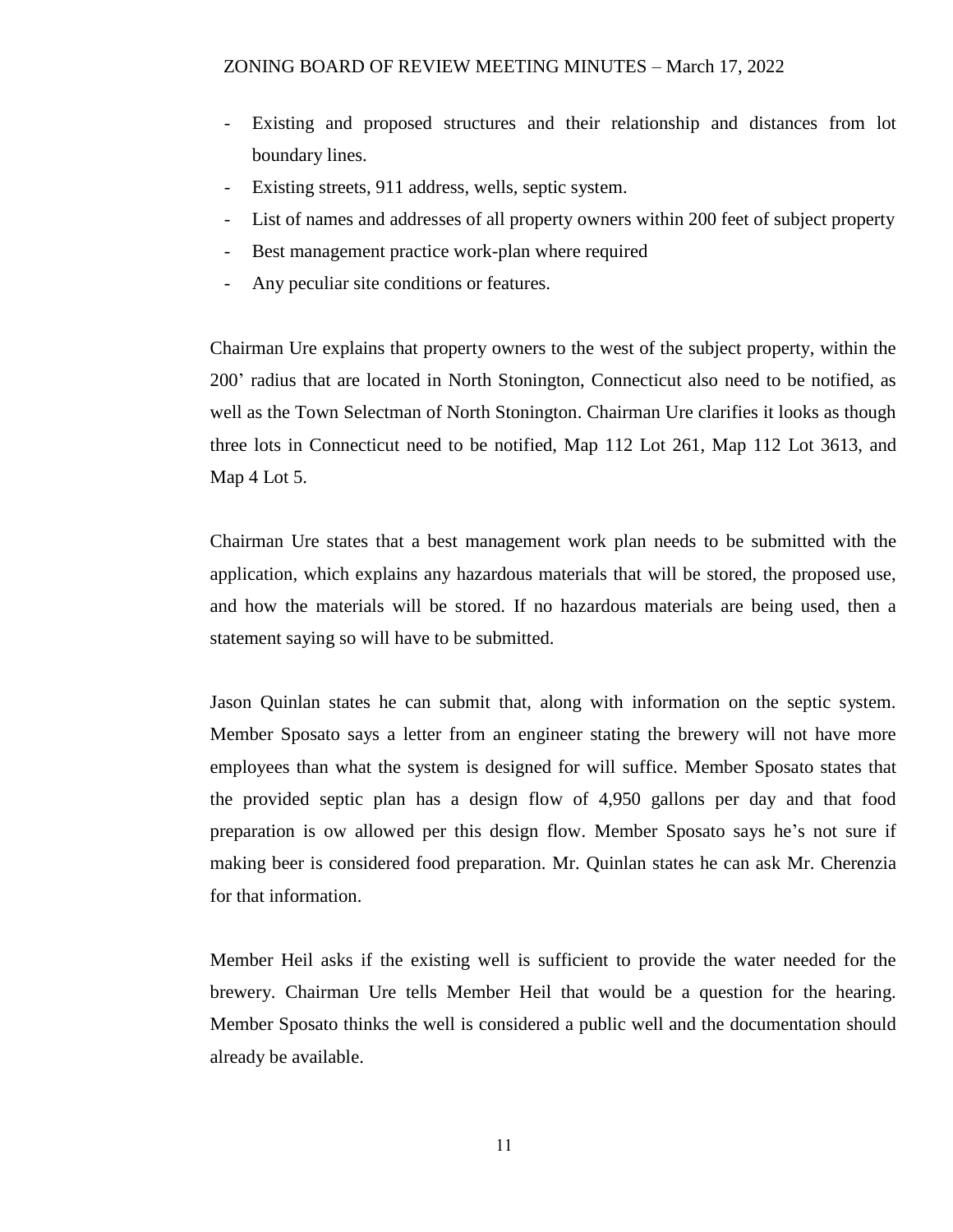Chairman Ure states the addition of the Connecticut abutters is required, along with a copy of the best management practice work plan.

CHECKLIST ITEM B: Four (4) copies of a separate map indicating all property owners within 200' of the subject property and/or all those property owners and entities which require notice under Section 45-24-53 R.I.G.L., also depicting any zoning district boundary and use of all neighboring properties.

# A MOTION WAS MADE BY MEMBER BARUTI AND SECONDED BY MEMBER SPOSATO THAT CHECKLIST ITEM B IS COMPLETE. ALL WERE IN FAVOR. SO MOVED

CHECKLIST ITEM C: A soil erosion and storm-water control plan with supporting calculations based standards approved by the USDA Soil Conservation Service and in conformity with the RI Erosion and Sediment Control Handbook.

### A MOTION WAS MADE BY MEMBER BARUTI AND SECONDED BY MEMBER SPOSATO TO ACCEPT THE REQUESTED WAIVER FOR CHECKLIST ITEM C.

Member Baruti stated he accepts the waiver under the premise that the proposed activity is not exceeding the current footprint of the building. Chairman Ure agrees and states that the proposed use would be internal and soil erosion won't come into effect.

### ALL WERE IN FAVOR. SO MOVED

CHECKLIST ITEM D: A letter from a biologist indicating that there are no freshwater wetlands on or in proximity to the site such that the application is regulated by the R.I. Freshwater Wetlands Act. In those instances where the application is regulated by the R.I. Freshwater Wetlands Act, a physical alteration permit issued by the R.I. Department of Environmental Management and where applicable, the U.S. Army Corp of Engineers, shall be required.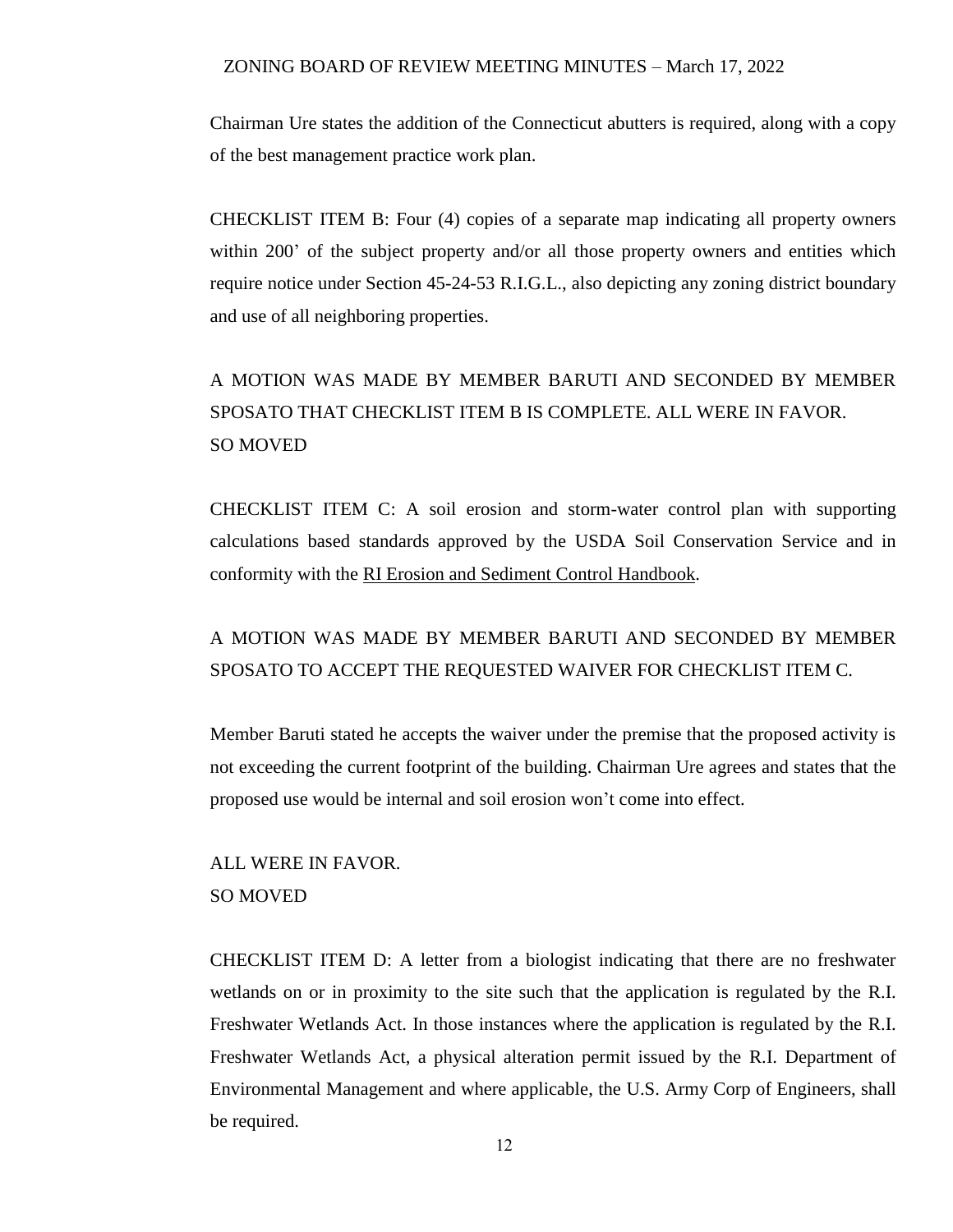# A MOTION WAS MADE BY MEMBER BARUTI AND SECONDED BY MEMBER SPOSATO TO GRANT THE REQUESTED WAIVER FOR CHECKLIST ITEM D. ALL WERE IN FAVOR. SO MOVED

CHECKLIST ITEM E: Location of existing septic system. Where construction requires approval by R.I. DEM-Division of Land Resources for an ISDS (individual sewage disposal system) or change of use permit for the proposed activity, attach a copy to the application.

A MOTION WAS MADE BY MEMBER YORK AND SECONDED BY MEMBER SPOSATO TO DEEM CHECKLIST ITEM E AS COMPLETE. ALL WERE IN FAVOR. SO MOVED

CHECKLIST ITEM F: Traffic study addressing the potential impacts of the proposed activity.

### A MOTION WAS MADE BY MEMBER SPOSATO AND SECONDED BY MEMBER YORK TO GRANT THE REQUESTED WAIVER FOR CHECKLIST ITEM F.

Member Heil suggests that the Board consider the fact that breweries often have tastings or tours that might impact traffic in the area. Member York states that the building already has a couple hundred people who work at the facility. Chairman Ure agrees and says that the building is currently zoned as commercial and the building itself has a massive parking lot. Chairman Ure states since the proposed use will be in an appropriate zone, traffic does not seem applicable since it doesn't seem to have issues currently. Chairman Ure asks for clarification from the representative if it will be just for manufacturing of alcohol or if it will be more of a restaurant and provide seating. Mr. Quinlan states it would just be for manufacturing of alcohol.

ALL WERE IN FAVOR.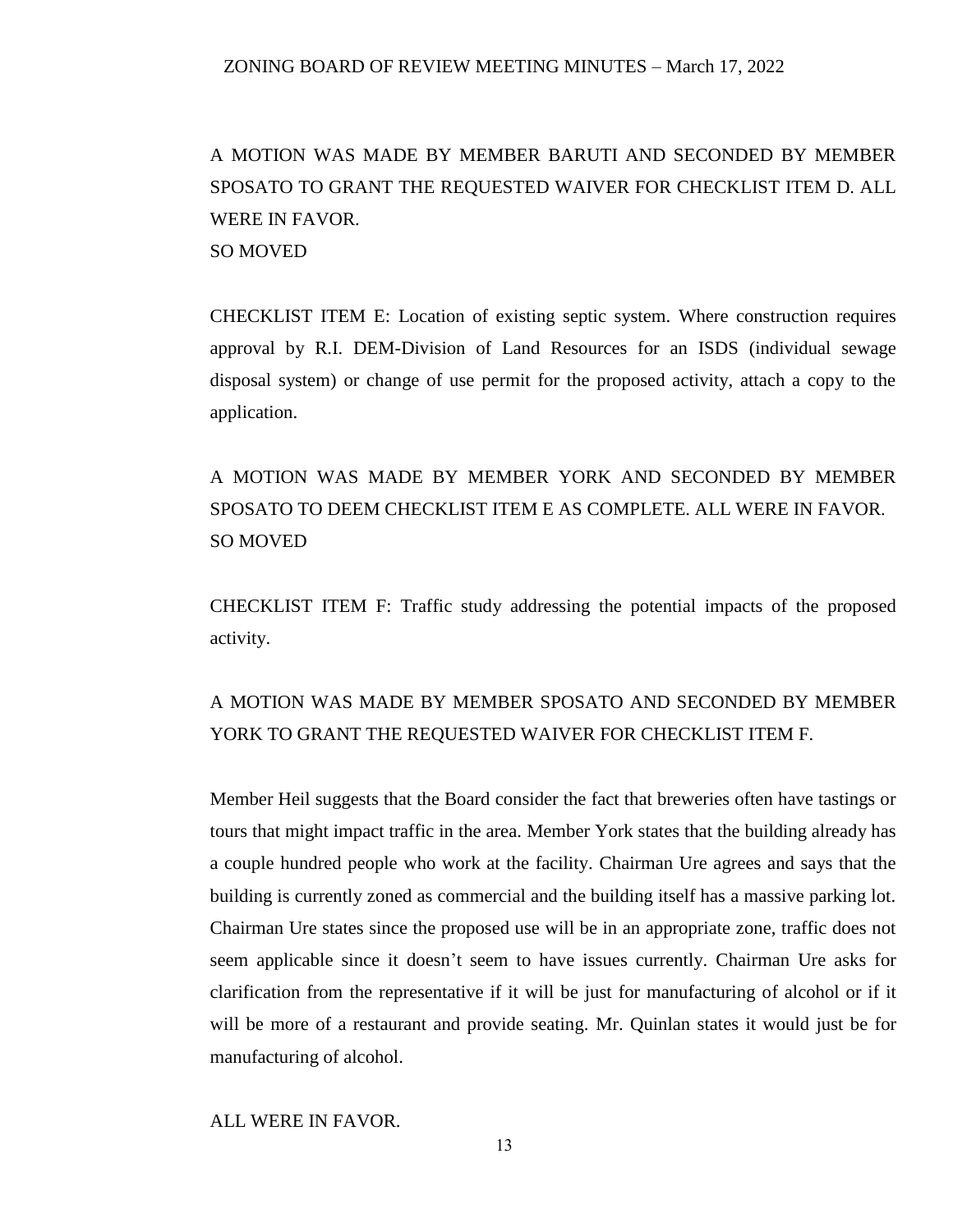#### SO MOVED

CHECKLIST ITEM G: On a separate site plan, indicate existing and proposed topography at two (2) foot intervals.

A MOTION WAS MADE BY MEMBER SPOSATO AND SECONDED BY MEMBER YORK TO GRANT THE REQUESTED WAIVER FOR CHECKLIST ITEM G. ALL WERE IN FAVOR. SO MOVED

CHECKLIST ITEM H: Provide evidence that the proposed water supply has sufficient supply to support the proposed activity and is of drinking water quality.

Member Sposato asks if there was a waiver requested for the checklist item. Chairman Ure asks the applicant if anything was provided for information on the well. Mr. Quinlan stating there was nothing provided.

Member Sposato states the existing well has already been approved by the State and is considered a public well per the Health Department and doesn't see a need for more information. Member Heil states he is uncomfortable with waiving the requirement because of the change of use. Member Sposato disagrees and states it isn't a use change. Member Heil clarifies and states that the system might have supported the previous use, but because he doesn't know what's required for the new use and what the output of the well is, he would like documentation. Chairman Ure states that the checklist item is requesting sufficient supply and even if some Board members are aware of the history of the property, the checklist asks for evidence.

A MOTION WAS MADE BY MEMBER BARUTI AND SECONDED BY MEMBER YORK TO CONSIDER CHECKLIST ITEM H COMPLETE CONTIGENT UPON SUBMITTAL OF DOCUMENTATION SHOWING THAT THE CURRENT WATER SUPPLY IS SUFFICIENT FOR THE PROPOSED USE AND IS OF DRINKING WATER QUALITY.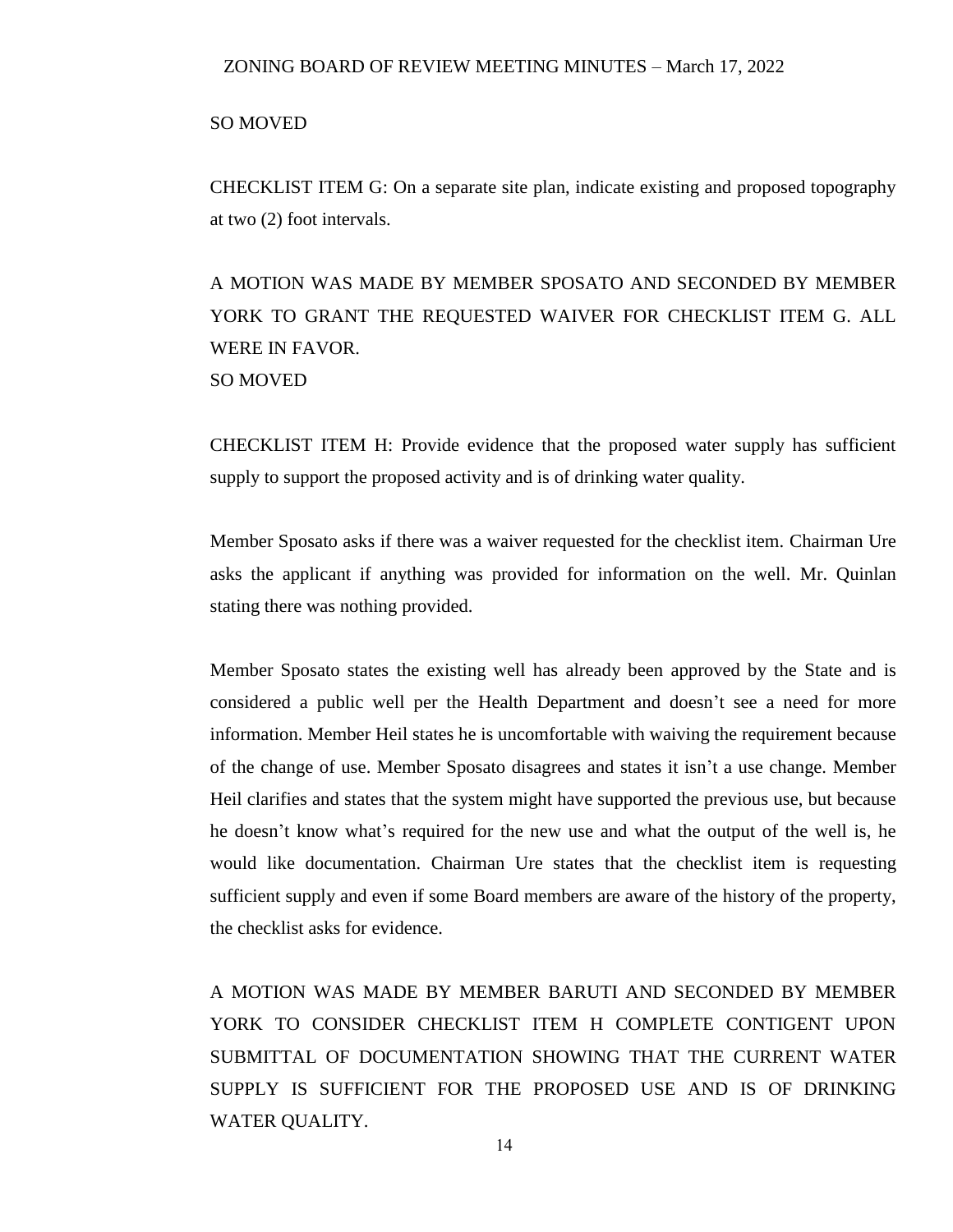Chairman Ure suggests to the applicant to provide a letter from an engineer showing the volume of the well or a certificate of approval from RI DEM. He explains it's usually a simple document showing how many gallons are used, how many gallons will be going into the septic, the capacity of the well. He says the Board can use this information to determine the proposed use will be compatible with the existing system.

### ALL WERE IN FAVOR. SO MOVED

A MOTION WAS MADE BY MEMBER BARUTI AND SECONDED BY MEMBER YORK TO DEEM THE AQUIFER PROTECTION PERMIT COMPLETE CONTINGENT UPON THE ADDITION OF THE CONNECTICUT PROPERTY OWNERS BEING ADDED TO THE ABUTTER LIST, NOTIFICATION OF SAID CONNECTICUT PROPERTY OWNERS AND THE TOWN OF NORTH STONINGTON, THE SUBMITTAL OF A BEST MANAGEMENT PRACTICES WORKPLAN, AND PROOF THAT THE WELL HAS ADEQUATE SUPPLY TO SUPPORT THE PROPOSED ACTIVITY AND SYSTEM SUITABILITY.

Member Sposato states that a letter from Sergio Cherenzia stating the proposed use will not impact the septic system as designed will also suffice.

ALL WERE IN FAVOR. SO MOVED

A MOTION WAS MADE BY MEMBER YORK AND SECONDED BY MEMBER BARUTI TO ACCEPT THE MINUTES FROM THE FEBRUARY 17, 2022 ZONING BOARD OF REVIEW MEETING.

CHAIRMAN URE, MEMBER YORK, MEMBER BARUTI, AND MEMBER SPOSATO APPROVED. MEMBER HEIL ABSTAINED.

MOTION PASSED.